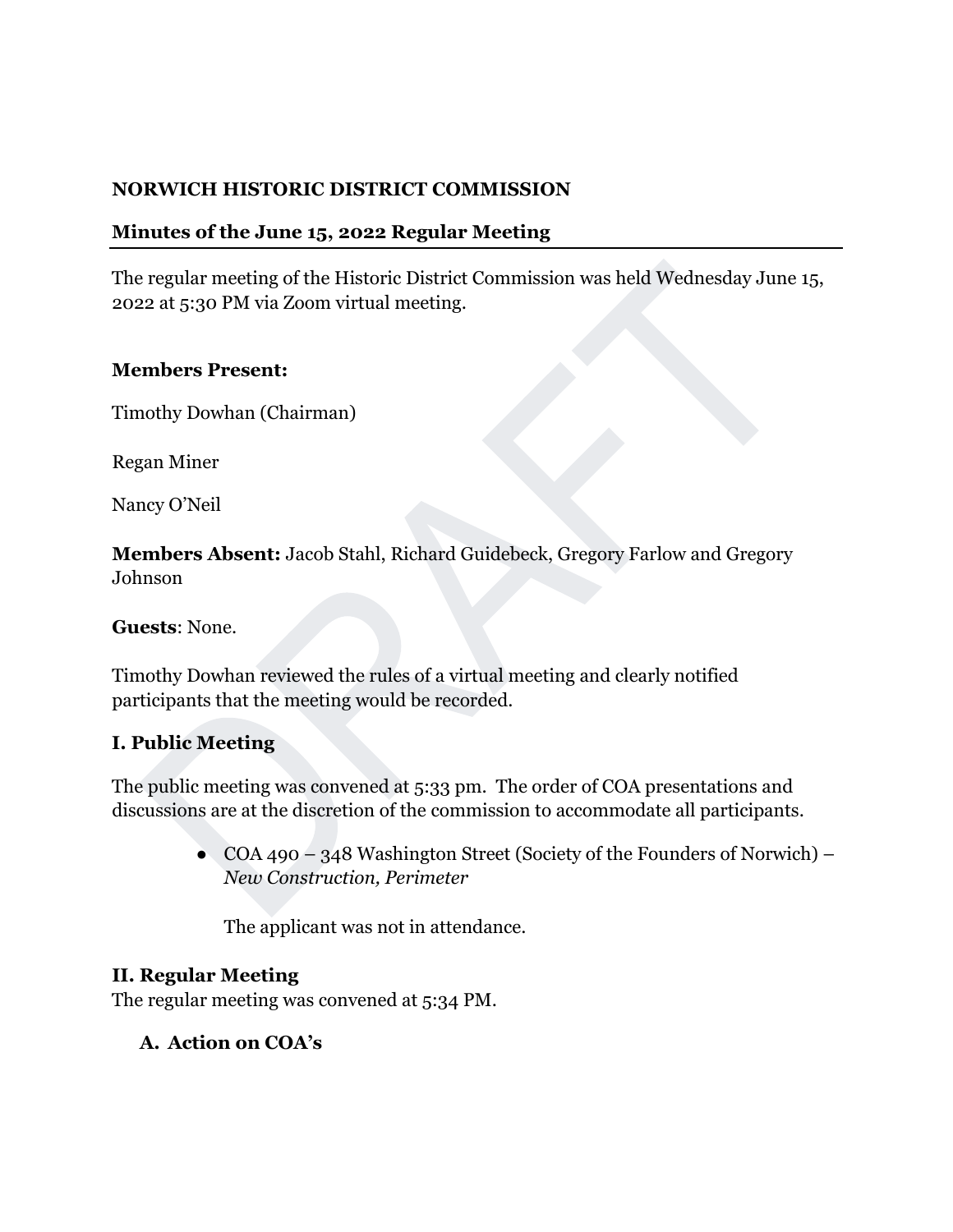COA 490 – 348 Washington Street (Society of the Founders of Norwich) – *New Construction, Perimeter*  Regan Miner noted the application was for the replacement of the side fence to match what was replaced in 2021. Nancy O'Neil made a motion to accept the COA as written. Regan Miner seconded. Nancy O'Neil, Regan Miner and Timothy Dowhan voted in favor. The motion passed unanimously.

### **B. Minutes of the Wednesday May 18, 2022 Meeting Minutes**

● Regan Miner made a motion to approve the meeting minutes as written. Nancy O'Neil seconded. Nancy O'Neil and Regan Miner voted in favor. Timothy Dowhan abstained. The motion passed.

## **C. Chairman Report**

● Timothy Dowhan stated he sent the Village District recommendation discussed at the last meeting to the city. Timothy Dowhan stated he received a request from a citizen for a letter of attestation from the Norwich Historic District Commission that their home was in compliance or not within a district, which it was not. Timothy Dowhan stated he sent an email of attestation in lieu of a letterhead on behalf of the HDC. Timothy Dowhan discussed developing a letterhead or template for the future. Timothy Dowhan stated he also was contacted by the homeowner of 377 Washington Street regarding a notification from Frontier that fiber optic equipment was planned to be installed on the pole in front of his home. Timothy Dowhan reported that he spoke with Deanna Rhodes and Frontier who notified him that the homeowner's request was taken into consideration and the plan changed so that the upgraded equipment would not be placed within the district.

## **D. Old Business**

● None.

### **E. New Business**

● None.

### **F. Next Meeting Date**